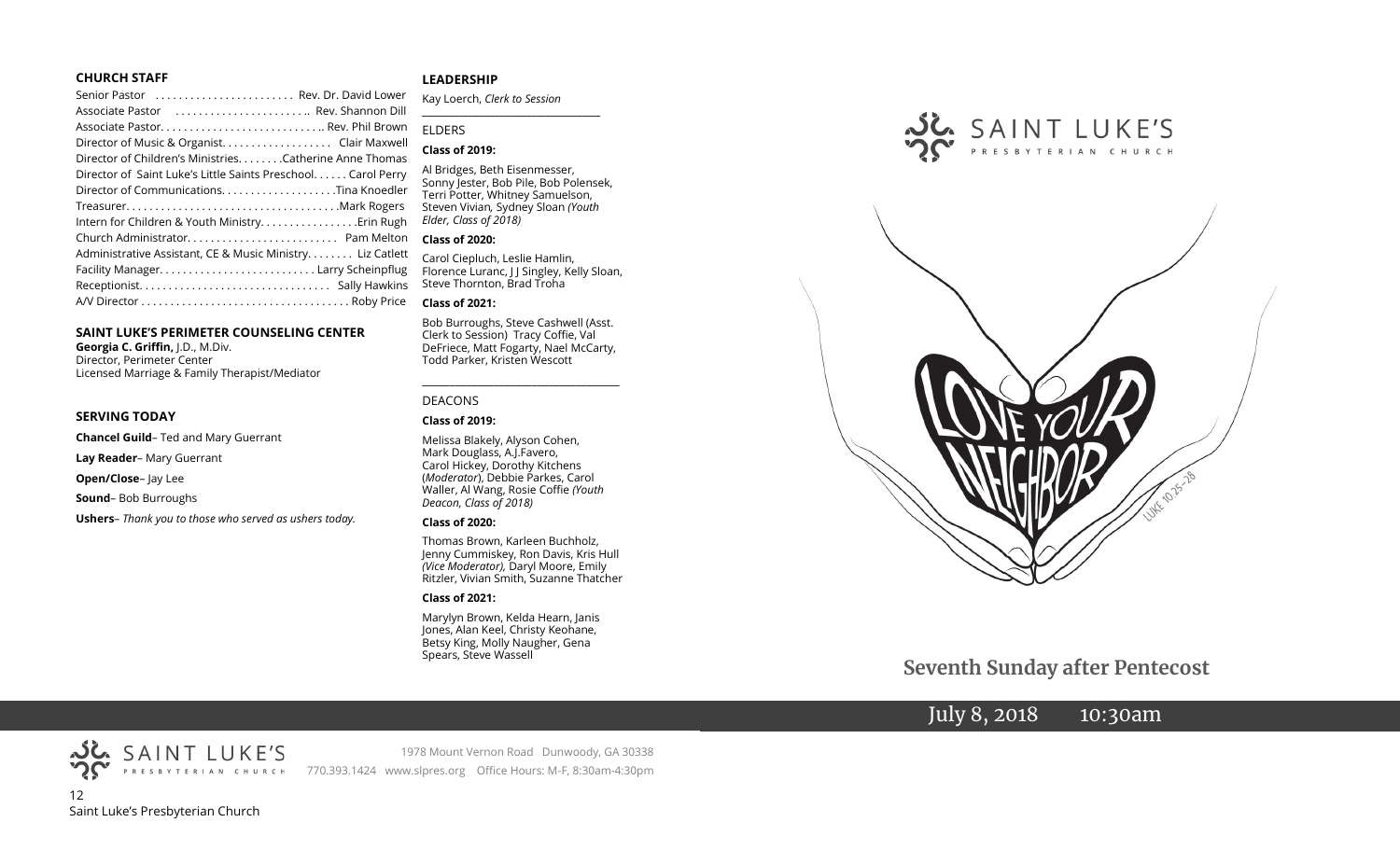

1978 Mount Vernon Road • Dunwoody, Georgia 30338 770.393.1424 • www.slpres.org

#### **July 8, 2018**

Seventh Sunday after Pentecost

#### **Liturgical Color:** Green

*Liturgical colors can orient us to the season of the church year and help to engage the sense of sight in worship. Green denotes Ordinary Time; time which is not marked by a specific festival or season.*

#### **SUNDAY SCHEDULE**

8:30am Chapel Communion Service 9:30am Sunday School 10:30am Sanctuary Worship Service

*Nursery available at all services and Sunday School.* 

## MISSION

Responding to God's call and empowered by the Holy Spirit, we invite all to join us in knowing, serving, and sharing Jesus Christ here and around the world.

VISION To be a beacon of faith, hope, and love– every member an active disciple in Christ's ministry.

## **WELCOME, GUESTS!**

We are delighted you are worshipping with us.

**DURING** the Welcome, please print the requested information on the Friendship Pad and pass the Friendship Pad down the pew.

**AFTER** the worship service, please join us outside the Sanctuary where our Pastors or a church officer will be available to answer questions and provide you with a loaf of freshly-baked bread.

**FOR MORE** information about our programs, ministries or membership, please contact one of our Pastors at 770.393.1424, or visit our website: slpres.org.

## **THAT ALL MAY WORSHIP**

**ASSISTIVE** A hearing loop is  $\mathcal{D}_{\mathrm{r}}$ accessible by switching hearing aids to T-coil. Also, large print hymnals and back cushions are available. Please contact an usher for further assistance.

**CHILDREN** are a precious part of our church family, and we welcome them in worship. Worship notebooks and tactile activities are available on the back ledges of the sanctuary for preschool and elementary ages. Each week, children are invited to walk up for an age-appropriate message during "Tell Us Our Story." After that time, they may remain in worship, go to Faithful Friends (K-2nd) or go to child care (PreK and younger).

#### **SOME SAINT LUKE'S UPCOMING EVENTS MARK YOUR CALENDAR**

•Sunday, August 5- Blessing of the Backpacks at services •Sunday, August 5- Float Your Boat Fellowship Gathering, 11:30am •Saturday, August 11- Football Forecast w/ Tony Barnhart at 8am •Sunday, August 12- Family Promise Week & LifeSouth Blood Drive •Sunday, August 19- RISE Against Hunger Event •Sunday, August 26- Kickoff Pancake Breakfast & Wax Museum •Wednesday, September 19- FEAST Begins Other events are still being finalized.

Keep your eyes open for details on The Greatest Showman Sing-A-Long in the fall.

Of course, look for news on the big reveal of The New Testament section, Bible Timeline!

#### **FAMILY PROMISE, COMING SOON** — As

we think about Independence Day from this past week, we have the opportunity to help homeless children and their parents achieve independence through Family Promise. Your generosity of time and talents helps these families stay together instead of going to shelters where older boys could be separated from the rest of the family. That's an amazing gift. Speaking of amazing gifts, Family Promise of North Fulton / DeKalb has welcomed Andrea Brantley as our new Executive Director. Be sure to tell her hi when you see her at Saint Luke's and - if you are so called - let her know if you have talents you'd like to share with the broader program.

Sunday, August 12- Sunday, August 19 is when our guests will next be staying at Saint Luke's. School will have started in DeKalb and Fulton counties by then. Our signup: [https://tinyurl.com/FPSLPC2018](https://tinyurl.com/FPSLPC2018-08)-08.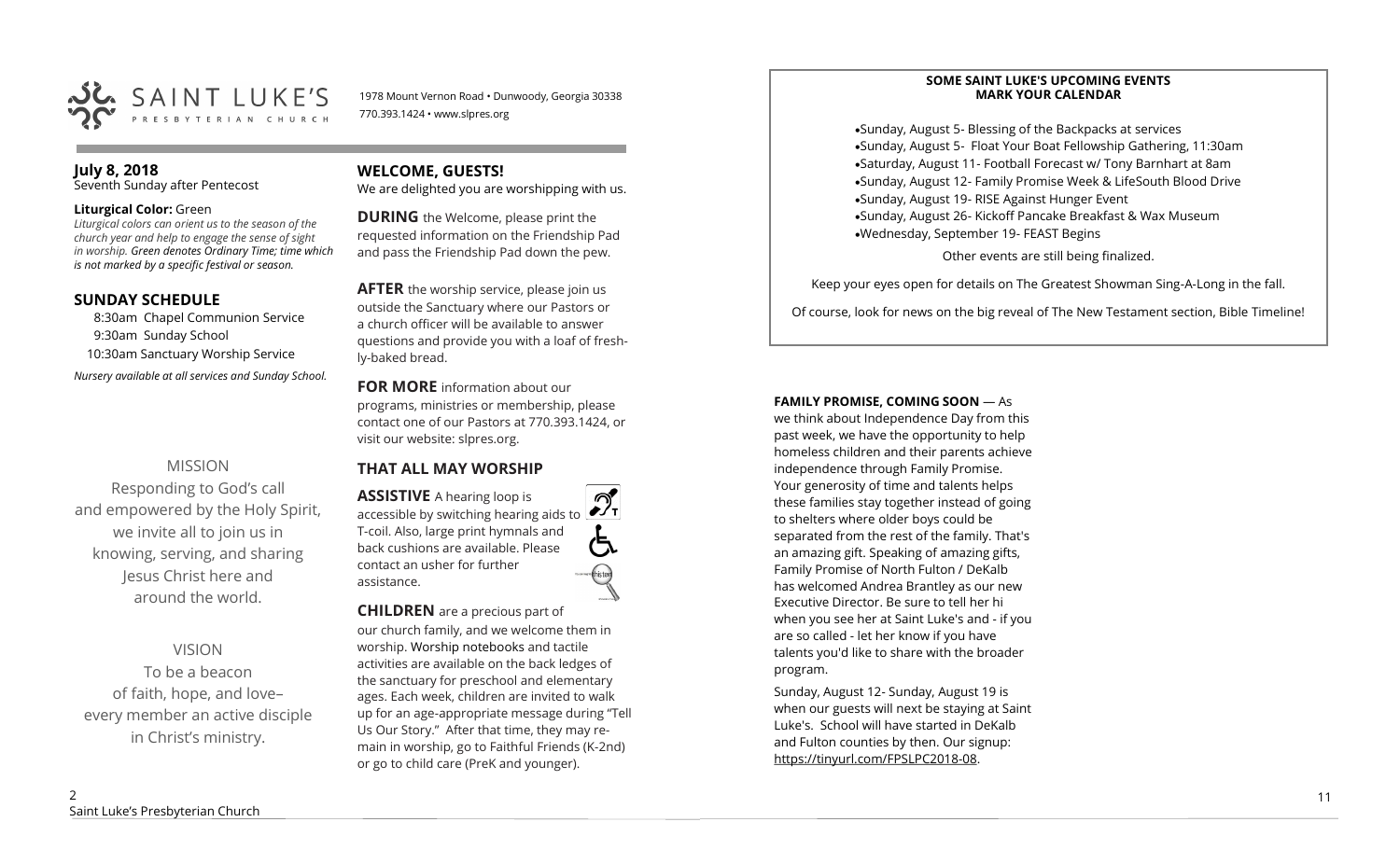# YOUTH MINISTRY

**Phil Brown philbrown@slpres.org / 770.393.1424 ext. 238**   $\_$  ,  $\_$  ,  $\_$  ,  $\_$  ,  $\_$  ,  $\_$  ,  $\_$  ,  $\_$  ,  $\_$  ,  $\_$  ,  $\_$  ,  $\_$  ,  $\_$  ,  $\_$  ,  $\_$  ,  $\_$  ,  $\_$  ,  $\_$  ,  $\_$  ,  $\_$  ,  $\_$  ,  $\_$  ,  $\_$  ,  $\_$  ,  $\_$  ,  $\_$  ,  $\_$  ,  $\_$  ,  $\_$  ,  $\_$  ,  $\_$  ,  $\_$  ,  $\_$  ,  $\_$  ,  $\_$  ,  $\_$  ,  $\_$  ,

#### **HERE'S WHAT'S COMING UP IN YOUTH MINISTRY:**

#### **SUNDAY SCHOOL**

Next meeting dates for Sunday school are August 5 and August 12.

#### **NEW BABY NORA!**

You may have heard by now that Katherine Robeson (youth advisor extraordinaire) has a new baby! They would appreciate some meals. The family likes all foods and are not picky at all. Supplying meals is a very big help as the Robesons start this new adventure with Nora. Please see below website to sign up for a meal. Call Emily Ritzler with any questions about a meal at 404-234-4069.

To access Katherine Robeson's CareCalendar site, visit [https://www.carecalendar.org/](https://www.carecalendar.org/logon/271511) [logon/271511](https://www.carecalendar.org/logon/271511) and enter the following information in the appropriate spaces: Calendar ID : 271511 and Security code : 8728

# MUSIC MINISTRY

**Clair Maxwell clairmaxwell@slpres.org / 770.393.1424 ext. 227**   $\_$  , and the set of the set of the set of the set of the set of the set of the set of the set of the set of the set of the set of the set of the set of the set of the set of the set of the set of the set of the set of th

#### **SUMMER MUSIC**

Musicians are needed for our summer services at both 8:30 and 10:30 worship. Dates this year are through August 12. Soloists, instrumentalists and small groups are welcome. Contact Clair about Sundays when you could share your gifts.

## **In Preparation for Worship**

God will not conquer evil by crushing it under-foot—any god of man's idea could do that- but by conquest of heart over heart, of life over life, of life over death, of love over all. *– George MacDonald*

## **Gathering Prayer**

**Prelude** There Is a Happy Land *arr. George Shearing* 

**Chiming of the Hour**

## **Welcome and Announcements**

*If you are new to Saint Luke's today, welcome, we are so glad you are here! We have a gift of fresh bread we would love to give to you as a token of our gratitude. Please introduce yourself after worship to receive your welcome gift.*

*Please take the time now to fill out the Friendship Pads situated at the end of each pew. Write down your names and pass the pad down the pew, so that you may greet your pew neighbors by name and that we may know you are here.*

**Call to Worship\*** 1 John 4:7,19

Leader: Beloved, let us love one another. **People: We love because God first loved us.**

**Hymn #203\*** Jesu, Jesu Fill Us With Your Love

## **Call to Confession\***

Leader: The Lord be with you. **People: And also with you.** Leader: Let us pray.

## **Prayer of Confession\***

**God of life,**

**we admit to you and to each other that we have not always lived lives of love. We have lost patience and been rude.**

**We have been irritable and insisted on our own way.**

**We have even let love end.**

**Forgive us and heal us, O God, through Jesus Christ, your love incarnate. Hear now the silent prayers on our hearts...**(*Silence is kept for personal reflection.)*

Leader: Lord, in your mercy. **People: Hear our prayer. Amen.**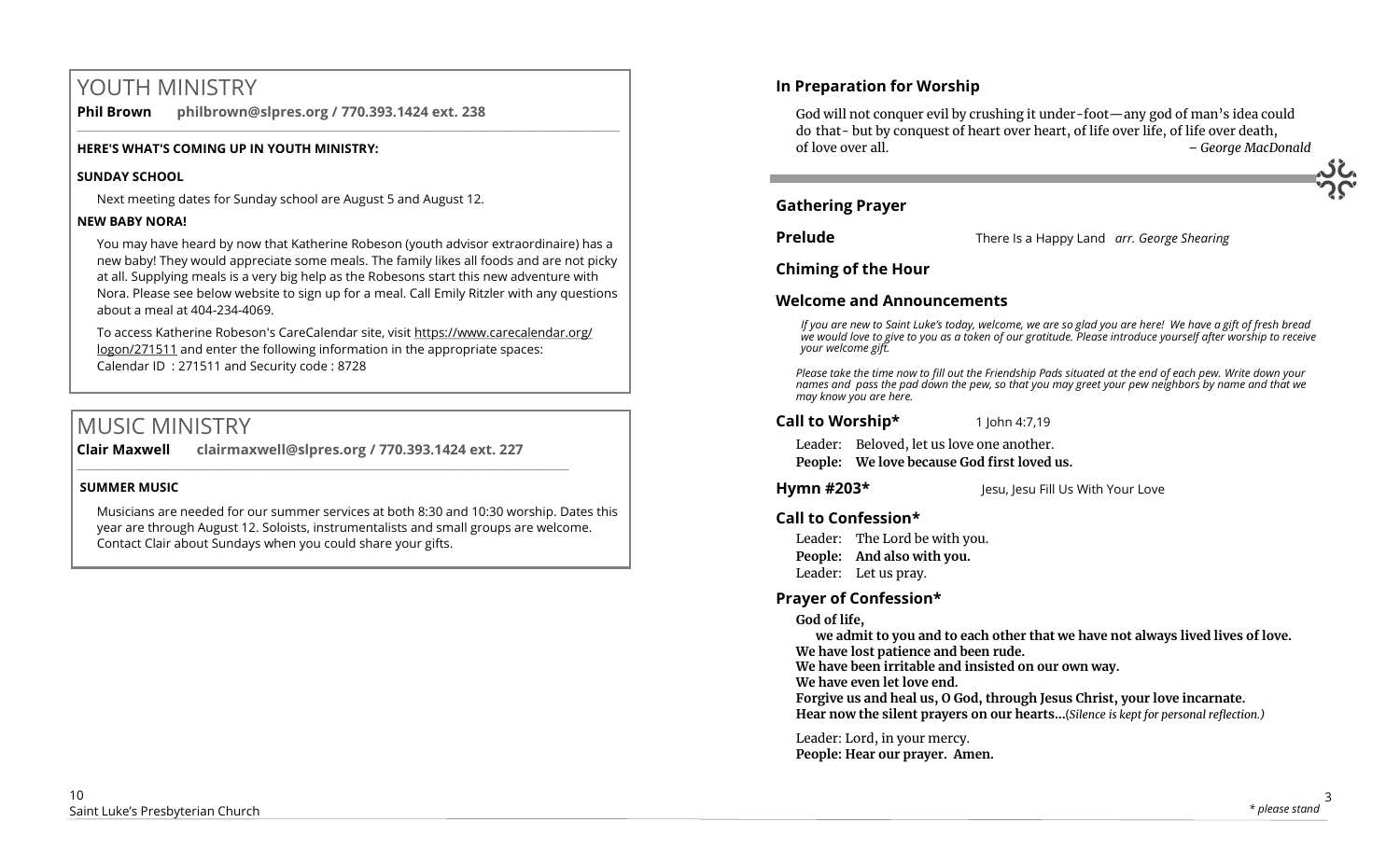## **Assurance of Forgiveness\***



## **Passing the Peace of Christ\***

Leader: May the peace of Christ be with you. **People: And also with you.** 

#### **Prayer for Illumination**

| <b>Scripture Readings</b> | Luke 10:25-37, page 67 of the New Testament |
|---------------------------|---------------------------------------------|
|                           |                                             |

**Tell Us Our Story Phil Brown and Story <b>Phil Brown** 

*After Tell Us Our Story, parents may walk children 3 and younger to their classrooms in Sheppard Hall. Pre-K, 1st and 2nd graders may gather in the narthex, make a nametag, and follow your teacher up to The Harbor for a series of "Whirl" videos.*

| <b>Special Music</b>                                                                                                                                                                                                       | The Lord's Prayer<br>Albert Hay Malotte, arr. Arnold Sherman | David Clark, Handbells |  |
|----------------------------------------------------------------------------------------------------------------------------------------------------------------------------------------------------------------------------|--------------------------------------------------------------|------------------------|--|
| Sermon                                                                                                                                                                                                                     | "Love Your Neighbor"                                         | David Lower            |  |
| Hymn #693 $*$                                                                                                                                                                                                              | Though I May Speak                                           |                        |  |
| Affirmation of Faith*                                                                                                                                                                                                      | Apostles' Creed                                              |                        |  |
| I believe in God, the Father Almighty,<br>Maker of heaven and earth,<br>and in Jesus Christ, His only Son, our Lord;<br>who was conceived by the Holy Ghost,<br>born of the Virgin Mary,<br>suffered under Pontius Pilate; |                                                              |                        |  |

**was crucified, dead, and buried;**

# S P L A S H ! CHILDREN'S MINISTRIES

**Catherine Anne Thomas cathomas@slpres.org / 770.393.1424 ext. 228 \_\_\_\_\_\_\_\_\_\_\_\_\_\_\_\_\_\_\_\_\_\_\_\_\_\_\_\_\_\_\_\_\_\_\_\_\_\_\_\_\_\_\_\_\_\_\_\_\_\_\_\_\_\_\_\_\_\_\_\_\_\_\_\_\_\_\_\_\_\_\_\_\_\_\_\_\_\_\_\_\_\_\_\_\_\_\_\_\_\_\_\_\_\_\_\_\_\_\_\_\_\_\_\_\_\_** 

#### **SUMMER SUNDAY SCHOOL FOR CHILDREN**

Ages 3 through Kindergarten will meet in Room 120 August 5 and August 12 for a series entitled, "God Helps Me"! 1st grade through 5th grade will prepare for "Are you Smarter than a 5th Grader?" with our House to House Adult Education Class. On August 12 the children will take on the parents in a competition showdown.

Since our kids' Sunday School classes are not meeting during the month of July, we will offer child care for kids whose parents would like to attend one of the adult classes meeting at 9:30am.

#### **HAPPY NEW YEAR!**

Yes, that's right. July is a great time to get adult leaders in place for our school year Sunday School classes. Leading children is a fun way to share faith with the younger members of our church family. We know you're busy. That's why we get enough adults in each class to "job share", which allows you to coordinate your own schedule with your class teaching partners. And if you're scheduled and something comes up, we can still make it work. You get all the appreciation with none of the guilt! You don't have to be an expert on Bible stories, either. We have the lessons planned and prepared. You just might learn something, too! Here are our age group needs:

#### **3'S, PREK, K – GODLY PLAY**

This wonderfully interactive, imaginative, and tactile way of telling stories is simply fascinating for young ones. As each story unfolds, there is always room for "wondering". Saint Luke's has a complete collection of the smooth hand-carved wood and felt pieces that combine to tell each story.

#### **1 ST THROUGH 5TH GRADES – DIGGING INTO DISCIPLESHIP**

Though we divide into three different age groups,  $(1^{st}, 2^{nd}/3^{rd},$  and  $4^{th}/5^{th}$ ) each class will explore a different version of the same story each week. "Digging into Discipleship" allows kids to explore God's character as shown throughout the Bible so that they will discover what it means to reflect the heart of God in everyday life. Each lesson has a simple observation about God. For example, the observation might be "God Shows Grace". Our application would be "So We Show Grace." Each lesson is engaging, imaginative, and addresses a range of learning styles: science, games, discussion, crafts, and more.

*Needs vary by class; for more information – or to reserve your spot – please reach out to [cathomas@slpres.org.](mailto:cathomas@slpres.org)*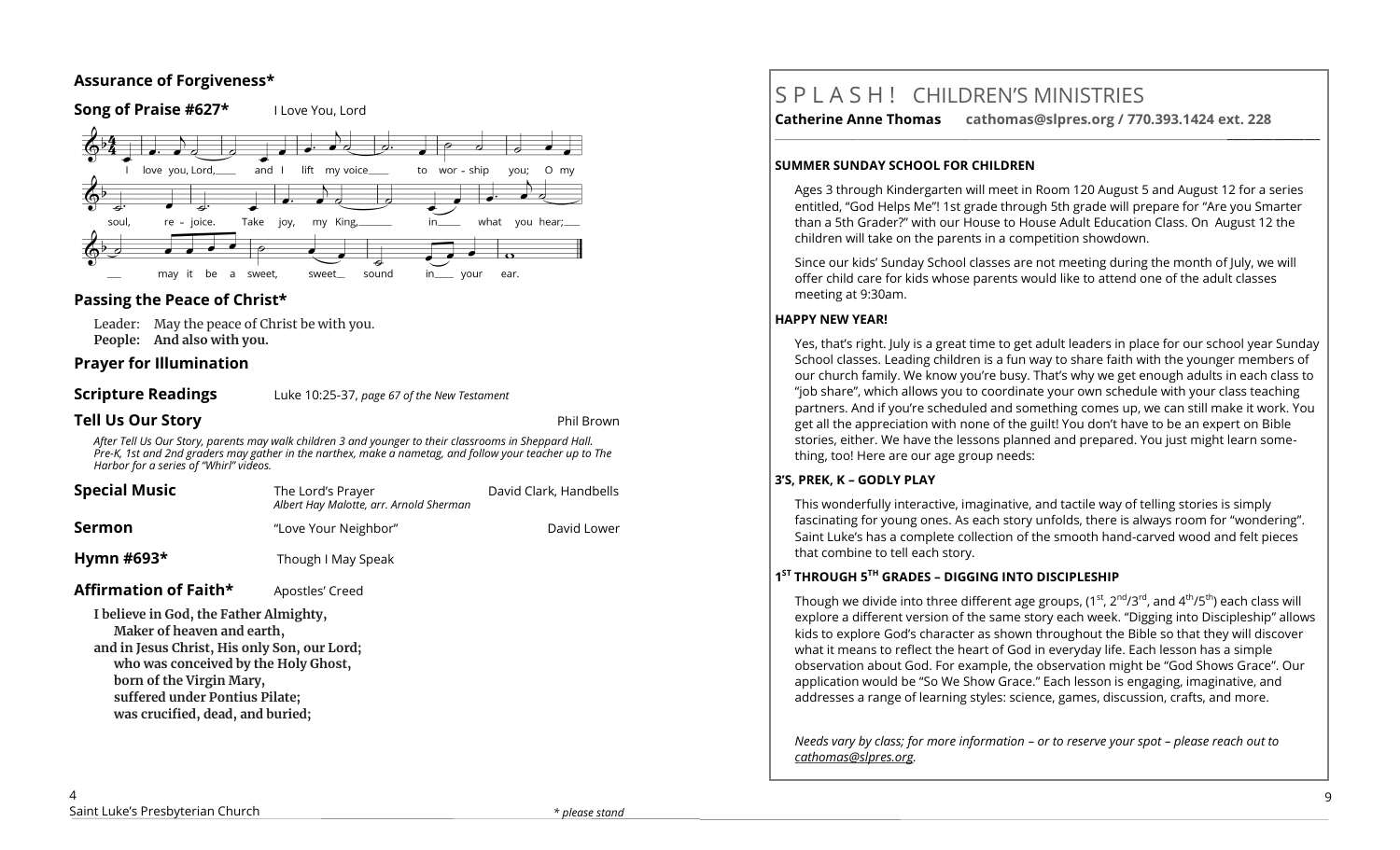# ADULT MINISTRY

**Shannon Dill shannondill@slpres.org / 770.393.1424 ext. 229**   $\_$  ,  $\_$  ,  $\_$  ,  $\_$  ,  $\_$  ,  $\_$  ,  $\_$  ,  $\_$  ,  $\_$  ,  $\_$  ,  $\_$  ,  $\_$  ,  $\_$  ,  $\_$  ,  $\_$  ,  $\_$  ,  $\_$  ,  $\_$  ,  $\_$ 

## **ADULT SUNDAY SCHOOL**

Individual classes have begun. Please see the website for a full description of each class. (http://slpres.org/program-ministries/adult-ministry/sunday-school)

Faith Foundations: Room 232 House to House: Room 203 Seasons of the Spirit: Room 231/233 Soul Food: Room 234/236

Summer schedule for each adult education class is noted below:

Faith Foundations meets all summer. House to House will be off June 17 through July 29. Resumes on August 5. Seasons of the Spirit will meet all summer. Soul Food will meet in June and July, but will take off August. Resumes August 26.

## **FRIDAY MORNING MEN'S BIBLE STUDY**

Fellowship and Bible study every Friday from 6:40-8am in the Parlor with Dan Joyce.

## **BIBLE STUDY: "WAYFARERS"**

Come join David, Shannon or Phil as this week's preacher leads a study of the scripture for the upcoming Sunday's worship. Meet on Wednesdays at 10am in the church library. Please note that Wayfarers will NOT meet on the four Wednesdays in July. The group will resume on Wednesday, August 1.

## **SUMMERTIME BREAK**

Please note that our Faith and Parenting Group, as well as, our Tavern Talks Group will take a small summertime break during the months of June and July. Many folks are traveling or just enjoying some less regularly scheduled time. Notices will be in Highlights and the Sunday bulletin when we resume in August!

**he descended into hell; the third day he rose again from the dead; he ascended into heaven, and sitteth on the right hand of God the Father Almighty; from thence he shall come to judge the quick and the dead. I believe in the Holy Ghost; the holy catholic Church; the communion of saints; the forgiveness of sins; the resurrection of the body; and the life everlasting. Amen.**

## **Prayers of the People**

## **The Lord's Prayer**

**Our Father, who art in heaven, hallowed be thy Name, thy kingdom come, thy will be done, on earth as it is in heaven. Give us this day our daily bread; and forgive us our debts, as we forgive our debtors; and lead us not into temptation, but deliver us from evil. For thine is the kingdom, and the power, and the glory, forever. Amen.**

## **Moment for Recognition Habitat for Humanity**

*Lisa Reyes, homeowner, and her family join us today.*

## **Offering Invitation**

*Giving is a tangible sign of worship. If you give electronically, there is a blue, laminated, electronic giving card in the pew rack to place in the offering plate as it is passed.*

**Offertory** I Love Thee, My Lord *arr. George Shearing*